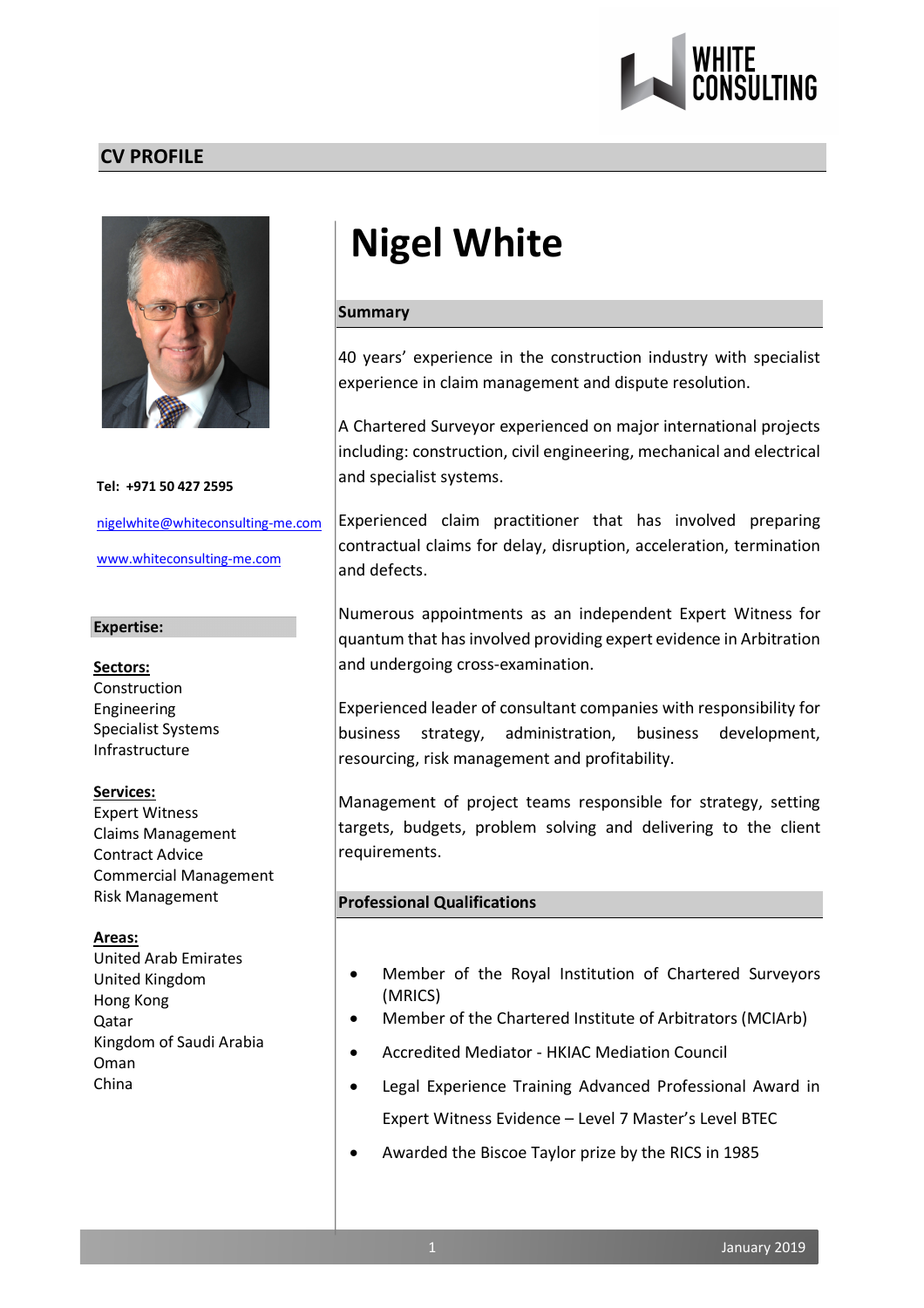

#### **Experience**

#### **2015 – Present Owner - White Consulting**

Expert Witness for delay and quantum on a dispute involving lead design services on a major hospital contract in the UAE. Provided independent expert evidence to the Tribunal, under cross-examination, on the designer's claims for additional fees arising from delay, additional work, and the indirect costs resulting from termination of the contract.

Expert Witness for quantum on a civil engineering project in UAE involving earthworks, pavements, drainage and utility works. Provided independent evidence to the Tribunal, with cross examination by counsel, on claims for prolongation, disruption, variations and counterclaims.

Prepared claims for prolongation, acceleration and disruption on a major Airport Terminal in UAE including developing a strategy with senior management to take the claims forward to dispute resolution.

Appointed Expert Witness for Quantum on a dispute for a major museum contract that involved providing an opinion on the evaluation of variations to steelwork details and the contractor's counterclaims.

Provided support to form a defence to a major MEP claim, value \$400m, on an airport terminal in Doha. Advice was provided on the subcontractor's claims for prolongation and disruption and involved the identification and analysis of contemporary records as evidence to support the statement of defence.

Prepared a claim for additional payment following the Employer's termination of a main contract for a high rise tower in Dubai. Advising the main contractor on the evidence to support the claim including causation and quantum in respect of direct costs, interest, loss of revenue and reputation.

Expert Witness on a contractual dispute on a major Airport sub-contact in the UAE involving a dispute on the formation of the contract and a letter of intent.

Expert Witness for quantum for an Arbitration in Dubai on a SCADA Building involving disputes on design responsibilities, variations, prolongation and outstanding works for construction and MEP works. Provided evidence in the Arbitration and was cross examined by counsel.

Provided support in an Arbitration on an Airport fitting out contract in Dubai. Duties included addressing queries on major variations to support the legal team and the expert witness in preparation for the statement of claim and expert report.

Gave expert evidence to a Court appointed expert on a construction project in Dubai involving a dispute on a design and build contract that included the valuation of variations and work done up to the point of the contract termination.

Expert Witness for quantum for an Arbitration in Dubai on a construction contract dispute involving variations, delay and defective works. Appointed by the Claimant with instructions that included the preparation of an expert report, meeting with the Defendant's expert and preparing a joint expert report, giving evidence in the Arbitration hearing, and undergoing cross examination by counsel.

Provided support to a Contractor on a series of contracts for ancillary buildings on an airport in Dubai with claims to the value of AED100m including advising upon amicable settlement and alternatives to negotiation.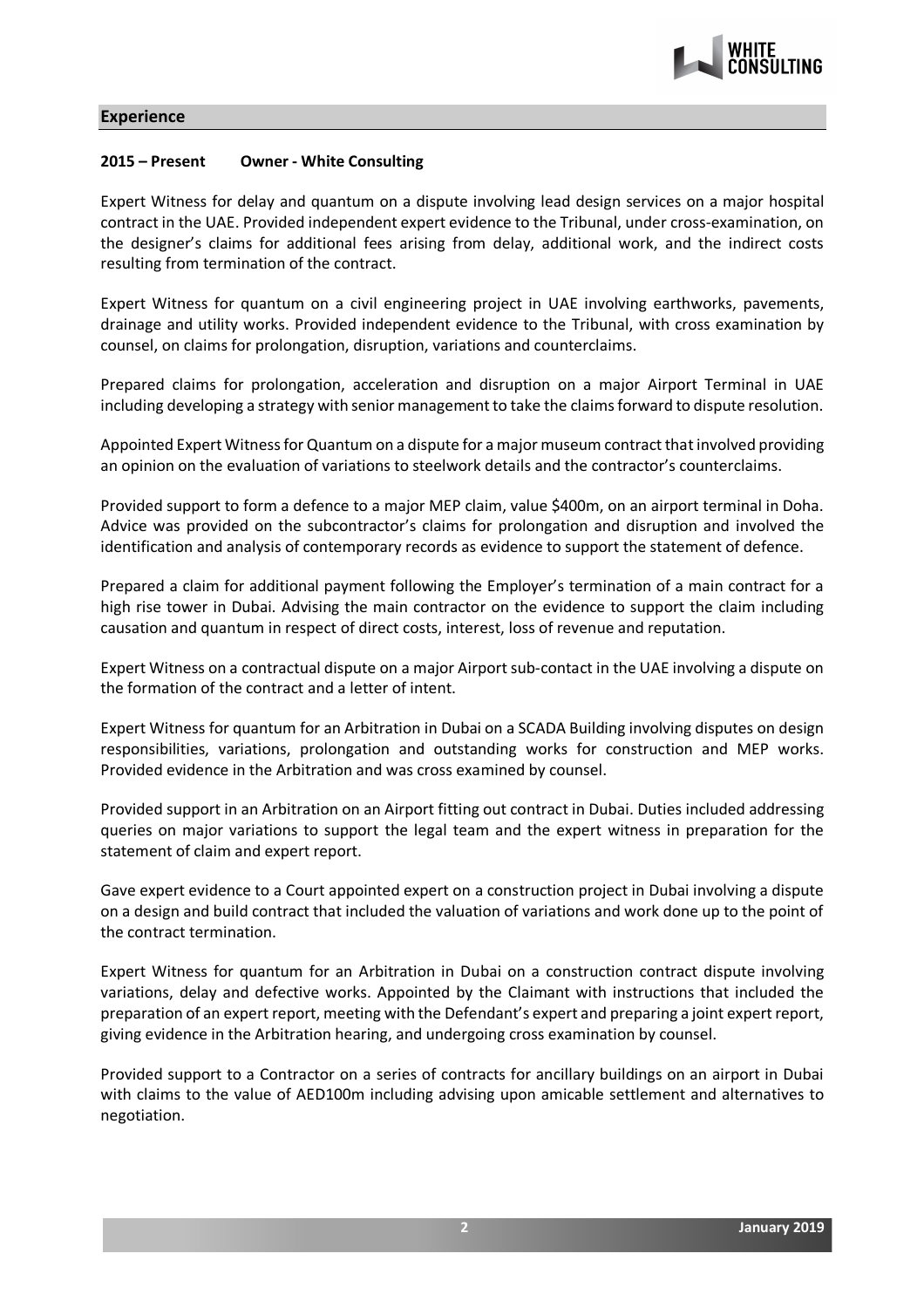

#### **2014 – 2015 Director - Hill International**

Director of the claims group and responsible for business development and management of commissions involving preparation of claims and dispute resolution.

Commissions involved managing the claims team on a major airport contract in Saudi Arabia of value SAR1.5b involving a design and build contract and disputed variations.

Managing a claims team for the preparation of a claim for extension of time and additional payment on a construction contract in Doha value QAR250m including advising the client on the contractual requirements of the claim contemporaneously and the claim strategy.

Advising a client on a dispute and claim strategy against a major developer in Dubai involving a design and build contract value AED200m including advising on Arbitration and commercial settlement discussions.

## **2011 – 2013 Dubai and Middle East - Systech International LLC Dubai Regional Managing Director**

Reporting to the CEO and responsible for all management functions of the business including strategy, business administration, credit control, business development, personnel matters, resolution of conflict, and staff reviews.

Responsible for resource management and allocating staff to projects across the region.

Advising clients on contractual issues and recommending strategies for the resolution of disputes including Dubai World Central Airport, Palm Jumeirah Apartments, Jumeirah Lake Park and a major road contract in Oman.

Preparation of a quantum expert report for submission in Arbitration in Dubai on a design and build contract with a total value of AED200m that involved providing expert opinion on the liability and quantum assessment of variations and delay claims with a value of AED100m.

#### **2005 – 2011 Regional Director - Systech International LLC Dubai**

Responsible for the management of the region including business development, resourcing, team management and profitability.

Responsible for preparing claim strategies and advising upon contractual disputes on a variety of construction and civil engineering projects in Dubai including Jumeriah Beach Residence, Palm Jumeirah Apartment buildings, World Central Airport, Dubai Waterfront, Dubai Metro, Meydan Racecourse and RTA road interchange projects. Responsibilities included recommending claim strategies, preparation of claims for delay and disruption and advising upon the dispute resolution process.

Advised major contractors on the preparation of claims resulting from suspension and termination of contracts including assisting clients with negotiations to amicably resolve the disputes.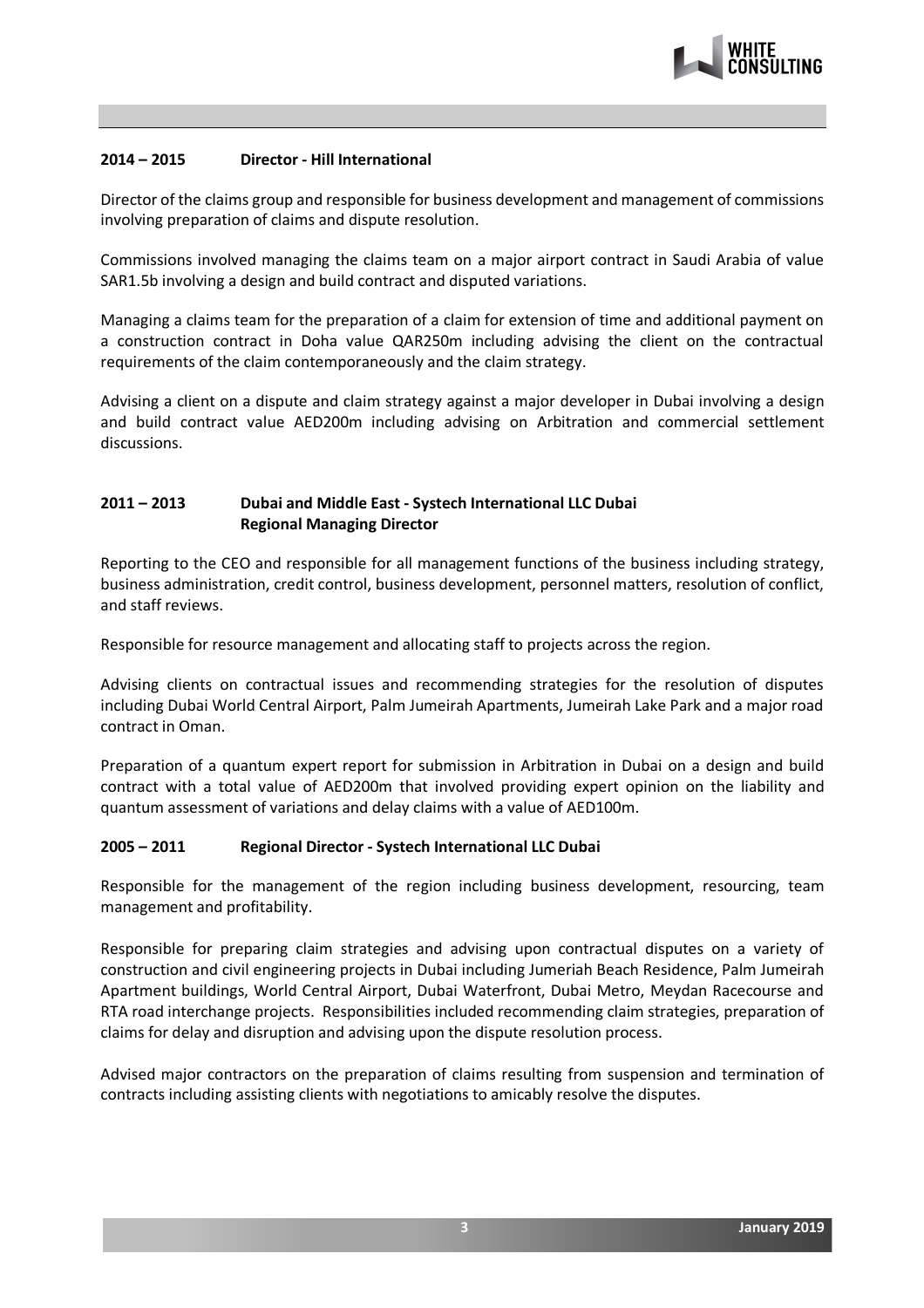

#### **2004 - 2005 Director - Systech UK**

Commercial Manager on the MEP package works on Terminal 5 at Heathrow Airport. Responsible for the negotiation of sub contract packages including incorporating pain-gain incentivisation conditions. Also negotiating the resolution of variations on the main package works with the prime cost consultant.

## **2001 – 2004 Project Director - EC Harris – Hong Kong**

Dispute Manager for the Hong Kong Airport Authority on a dispute relating to the Airport railway. Reporting to the Authority's legal director the dispute resolution process involved Arbitration on preliminary issues and alternative dispute resolution by structured negotiation.

## **1999 – 2001 Project Director - Citex Asia Limited Hong Kong**

Project Director on a major Building Services Contract for the Hong Kong Airport Authority (value \$3.0b). The brief involved leading the project team to identify a strategy to deliver a robust assessment of the Contractor's claims for delay and disruption. On completion of the initial brief the responsibilities were expanded to become the Employer's representative with the responsibility to lead the commercial negotiations. Working for the Authority's Director of Special Projects all outstanding commercial matters were successfully resolved through a process of structured negotiations with the Contractor.

## **1998 – 1999 Senior Commercial Manager - Raytheon/Hughes Asia Pacific Hong Kong**

Responsible for a team of specialists on the Hong Kong Airport systems integration contract to prepare claims for prolongation and disruption, in the value of \$400m, and to undertake informal dispute resolution meetings with the Airport Authority at senior management level to resolve potential disputes. Further work was undertaken as an alternative to negotiation with Raytheon's lawyers to identify risks and formulate a strategy for Arbitration. The negotiations were successfully concluded.

#### **1995 – 1998 Associate Director - Systech International Hong Kong**

Reporting to the Managing Director and responsible for the management of project teams and liaising directly with clients to ensure that an excellent service was provided.

Responsible to develop business relationships with new and existing clients during a period when the company achieved significant growth.

Undertook intensive claim and commercial negotiations for a German consortium on a Hong Kong Airport Franchise contract (value HK\$165m) during the period of Airport opening. This involved acceleration and hand over agreements to achieve the Employer's objectives and to protect the Contractor's commercial position.

Management of a team of 12 commercial and planning consultants on a major civil engineering infrastructure project of value HK\$800m for a British/Japanese/Chinese Joint venture on the new Airport. Duties involved: identifying and recommending to the client a suitable claim strategy for a series of extension of time and additional cost claims; and managing the production of the claim documentation to the satisfaction of the client and submission to the Airport Authority.